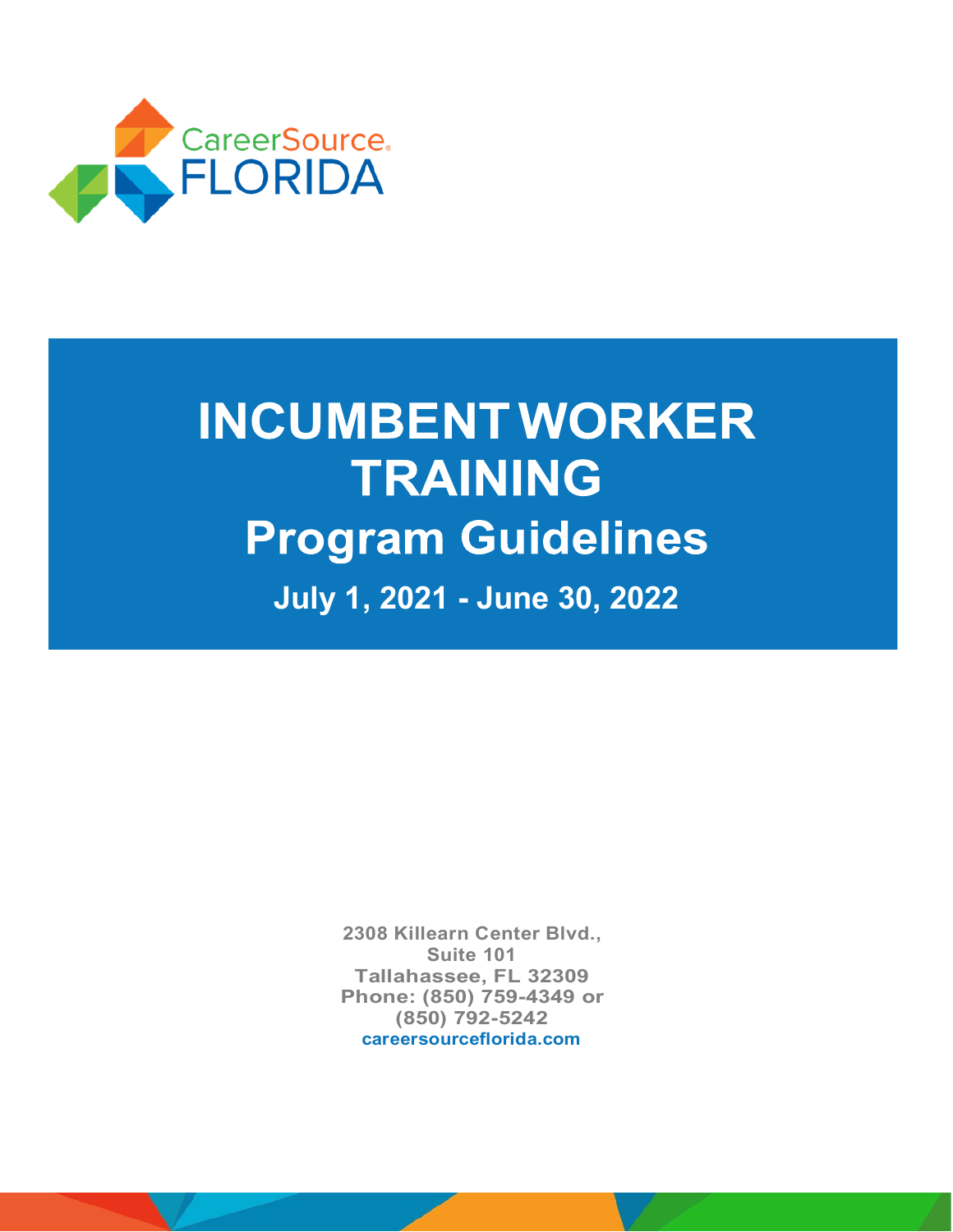## **Table of Contents**

| Α.        |  |
|-----------|--|
| <b>B.</b> |  |
| $\subset$ |  |
|           |  |
|           |  |
|           |  |
|           |  |
|           |  |
|           |  |
|           |  |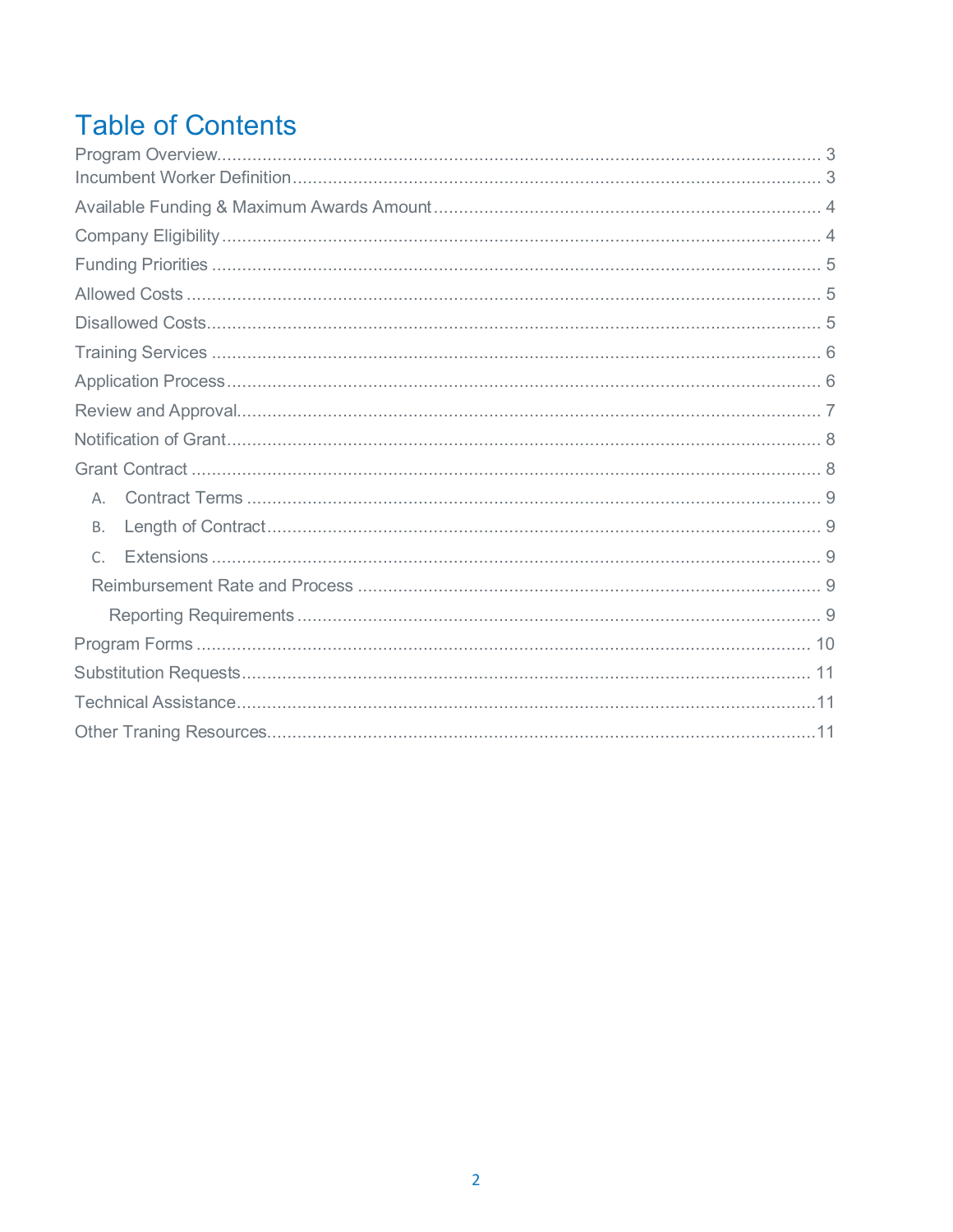## <span id="page-2-0"></span>**Program Overview**

When workers lack needed training and businesses experience skill gaps, the company's ability to compete, expand and retain workers can be compromised. Florida's Incumbent Worker Training (IWT) Program, funded by the federal Workforce Innovation and Opportunity Act (WIOA), and administered by CareerSource Florida addresses such needs. The IWT Program was created for the purpose of providing grant funding for continuing education and training of incumbent employees at existing Florida businesses. The program will provide reimbursement grants to businesses that pay for preapproved, direct, training related costs. Currently, companies may receive a reimbursement rate up to 50 percent or 75 percent (see Funding Priorities below for details).

The program helps established Florida businesses upgrade the skills of their current employees which provides enormous benefits to include:

#### **For employers:**

- Increased Competitiveness
- Skilled Workforce
- Increased Productivity
- Increased Profits
- Company Growth
- Reduced Turnover

#### **For employees:**

- Advancement Opportunities
- Increased Job Opportunities
- Industry Recognized Credentials
- Job Retention
- Transportable/Transferrable Skills

## **Incumbent Worker Definition**

For the purposes of the IWT program, an Incumbent Worker is defined as follows:

- At least one employee of the applicant business, working at least 37.5 hours per week and receives a W2 from the employer;
- At least 18 years of age
- A citizen of the United States or a non-citizen whose status permits employment in the United States;
- A Florida resident working at a physical location in Florida; and
- Employed six months before the signature date of the application.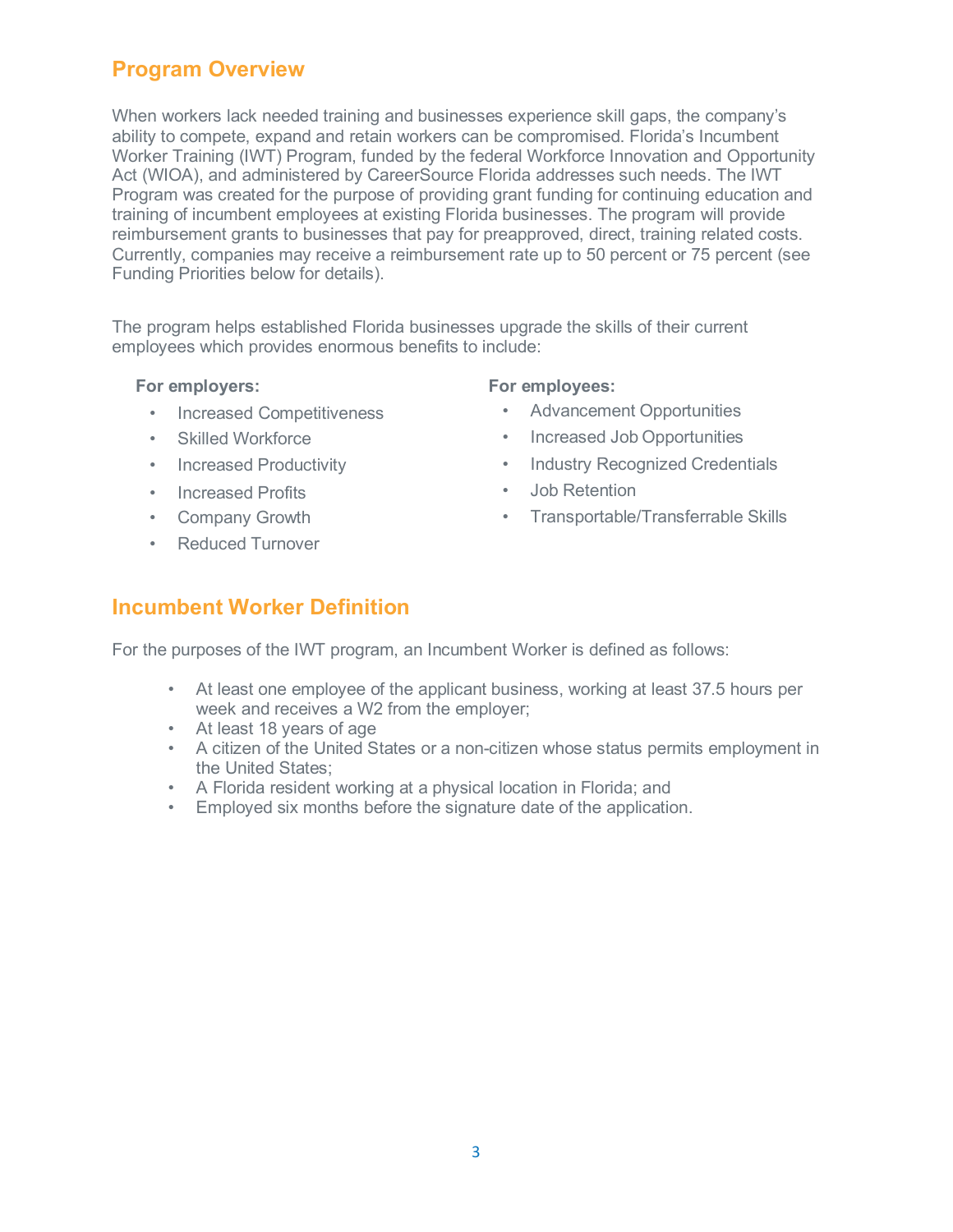## <span id="page-3-1"></span>**Available Funding & Maximum Awards Amount**

The total amount of funding available for all training projects in 2021-2022 is \$2.5million. Applications are reviewed on a first come, first served basis until available funding has been awarded. A notification will be posted on [www.careersourceflorida.com](http://www.careersourceflorida.com/) when funds are no longer available.

For the year beginning July 1, 2021, the maximum amount is \$100,000 per grant, per company. If a company has more than one location in Florida, they are treated as either one company or separate companies depending upon the Federal Employer Identification Number (FEIN). If the locations operate under different FEINs, they will be considered separate companies that will need to submit separate applications and receive separate awards. If the locations operate under one FEIN, then they will be considered one company and will therefore need to join their training efforts, submit one application and receive one award.

## <span id="page-3-3"></span><span id="page-3-2"></span><span id="page-3-0"></span>**Company Eligibility**

#### **Companies applying for an IWT grant must meet the following criteria:**

- Be a "for-profit" company, or
- Be a hospital operated by nonprofit or local government entities in the State of Florida.
- In operation for a minimum of one (1) year prior to the application date (as verified on sunbiz.org).
- Provide a description of how the training is related to the competitiveness of both the business and the employee receiving training.
- Demonstrate a commitment to retain or avert the layoff of employees receiving training.
- Demonstrate financial viability by providing:
	- $\circ$  Their most recently filed IRS Form 941 (if the business is a corporation) or a most recently filed copy of the 1040 Income Tax Return with Schedule SE (if the business is a Sole Proprietorship).
	- o A letter of Tax Clearance from the Florida Department of Revenue dated within 45 days of application submittal. <https://taxapp.floridarevenue.com/TaxClearanceLetter/>
	- o A letter from your bank, on bank letterhead verifying your company has done business for at least the last six (6) months and is in good standing will be required or a credit check will be completed.
	- $\circ$  W-9 form (2018 or newer).
	- $\circ$  Compliant with the non-discrimination and equal opportunity provisions of Section 188 of the Workforce Investment Act of 1998; Title VI of the Civil Rights Act of 1964, Section 504 of the Rehabilitation Act of 1973; Age Discrimination Act of 1975; Title IX of the Education Amendments of 1972 and with 29 C.F.R. Part 37.
	- o Have at least one full-time employee (must be Florida Resident AND W-2 employee). The employees W-2 must match the company name that is on the application. For a sole proprietor where the business owner is the only employee, the sole proprietor may be considered as the full-time employee.
	- o Have not received an award in the previous or current program year.

\*The FEIN on all documents must be the same.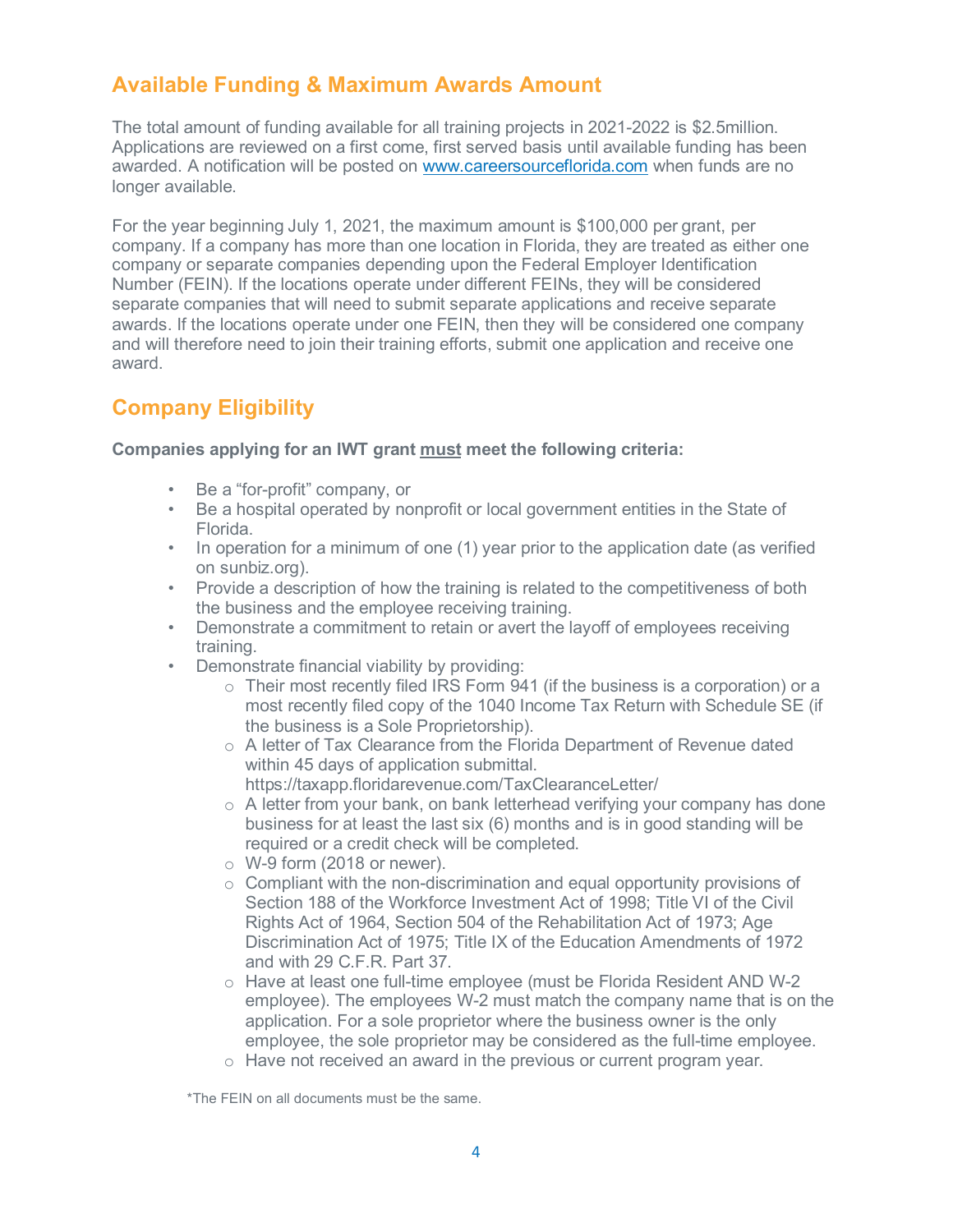#### **The following businesses are not eligible to apply for funds under this program:**

- Not-for-profit agencies or organizations. [Note: This does not apply to hospitals operated by nonprofit or local government entities in the State of Florida.]
- Retail establishments.
- Entities whose administrations are comprised only of volunteers.
- Local Workforce Development Boards and their administrative entities.
- Labor unions.
- Federal, state, county, or city governmental entities [Note: This does not apply to hospitals operated by nonprofit or local government entities in the State of Florida.
- Businesses that received an IWT award in the current or previous program year.

## **Funding Priorities**

With a focus on helping Florida's small businesses, the grants reimburse companies up to 75 percent for pre-approved training costs. For companies that meet specific criteria, the reimbursement percentage is increased to 75 percent.

Funding priority shall be given in the following order:

- Businesses that provide employees with opportunities to acquire new or improved skills by earning a credential on the Master Credentials List. [\(CAPE Funding List\)](http://www.fldoe.org/academics/career-adult-edu/cape-postsecondary/cape-post-industry-cert-funding-list-current.stml)
- Hospitals operated by nonprofit or local government entities that provide nursing opportunities to acquire new or improved skills.
- Businesses whose grant proposals represent a significant upgrade in employee skills.
- Businesses with 25 employees or fewer, businesses in rural areas, and businesses in distressed inner-city areas.
- Businesses in a qualified targeted industry, or businesses whose grant proposals represent a significant layoff avoidance strategy.

While this priority does not include an increased reimbursement percentage, applications that meet one of these conditions will receive priority during times of limited funding.

## **Allowed Costs**

#### **With proper documentation, the following direct training costs/expenses are reimbursable through the IWT grant:**

- Tuition/training/course cost and/or instructors' wages capped at:
	- $\circ$  \$35/hour for company employees delivering the training,
	- o \$200/instructor hour for vendor training.
- Curriculum development: No more than 25 percent of the entire grant will be allowed for curriculum development. Most of the grant amount will be dedicated to the actual training (limited to two hours for every one hour of training).
- Textbooks/manuals: capped at \$100/textbook and/or manual (limited to course content only – no certification or exam preparation materials). No more than 50 percent of the entire grant will be allowed for textbooks.
- Other costs: (limited to copies or slides at \$.03 per copy, training DVD's or tapes).

## **Disallowed Costs**

- Employee/trainee wages and fringe benefits.
- Compensation or consultant fees.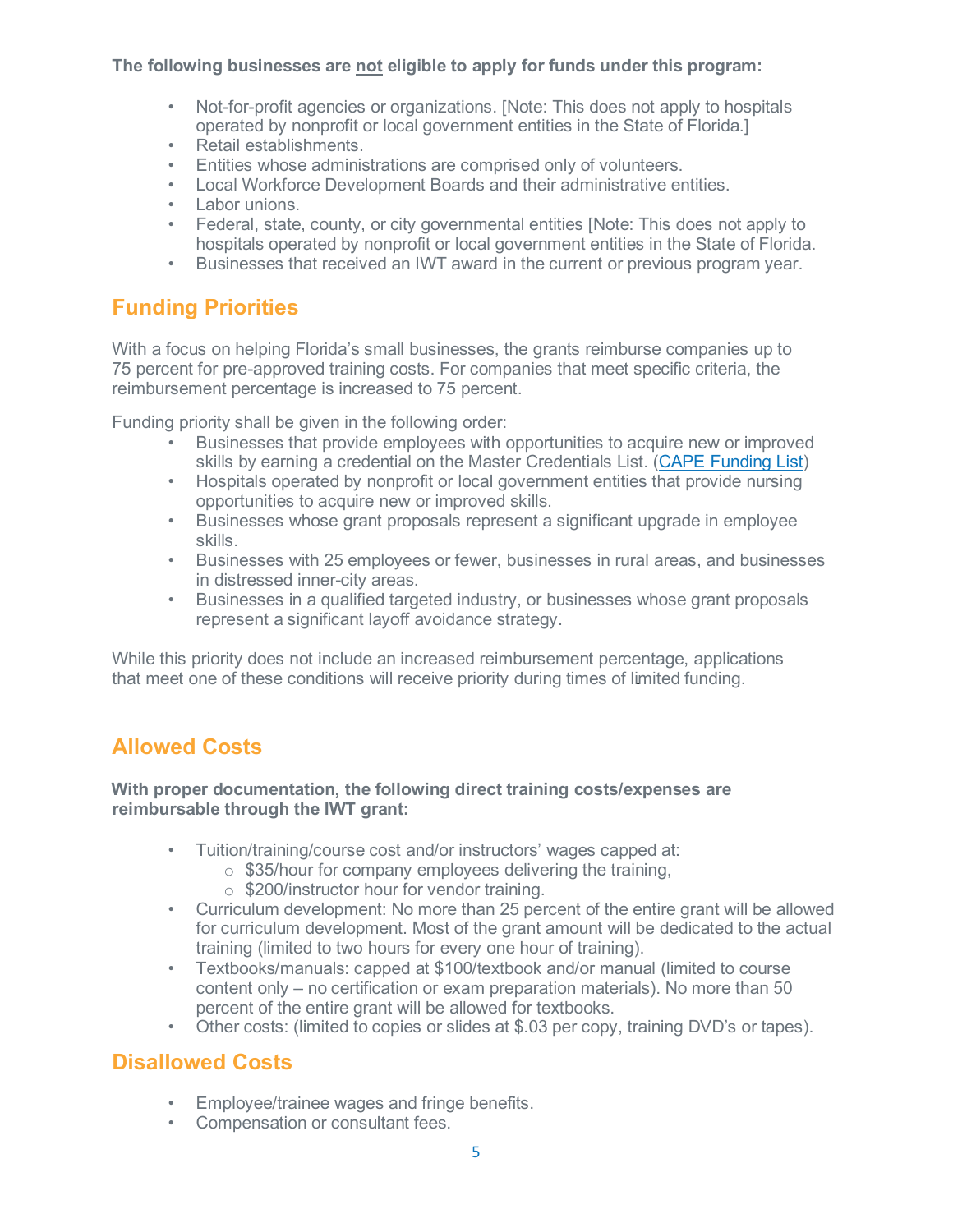- Capital improvements.
- Travel.
- Food.
- Membership fees/dues.
- Conferences.
- Test/exam Fees.
- Company web site design and development, web site hosting, and maintenance, software upgrade, advice on computer selection for purchase and upgrade.
- Purchase of employee assessment systems or systems usage licenses.
- Equipment.

## <span id="page-5-1"></span>**Training Services**

One of the great features of the IWT Program is that it provides flexibility regarding the type(s) of training and the training provider(s). Based upon the needs of the company and their overall workforce development needs, the company chooses its own training and training provider that provide employees with opportunities to acquire new or improved skills by earning a credential on the Master Credentials List [\(CAPE Funding List\)](http://www.fldoe.org/academics/career-adult-edu/cape-postsecondary/cape-post-industry-cert-funding-list-current.stml). More specifically, the training can be:

- Provided by a Florida's public or private educational institution, a private training company or private instructor\*, a company employee, or a combination of training providers.
- At the company's facility, at the training provider's facility, or a combination of locations.
- Occupational skills training designed to meet the special requirements of a business or Industry professional development (i.e., leadership training).
- Training in strategies to improve efficiency of business operations.
- Technical/hard skills training such as computer software training.
- Delivered in person or online.

#### **The following are examples of trainings that cannot be funded:**

- CPR and first aid.
- New hire orientation.
- Diversity and sexual harassment.
- English as a second language.
- Degree programs.
- Workplace literacy or soft skills.
- Training that takes places where food and/or beverages are included.
- Training that includes the purchase of equipment (such as iPads or other equipment/supplies/devices that can be used outside of training) in the cost of the training.

\*Private training companies, institutions and instructors may be utilized upon a review that includes, but is not limited to, accreditation and licensure and prior approval by CareerSource Florida. The training provider's website address and instructor's resumes must be provided.

## <span id="page-5-0"></span>**Application Process**

The IWT Program Application must be completed online (emailed, mailed or faxed application will not be accepted). The online application is the only document that may be used to apply for the IWT grant. A sample application can be found on the CareerSource Florida website, [www.careersourceflorida.com.](http://www.careersourceflorida.com/)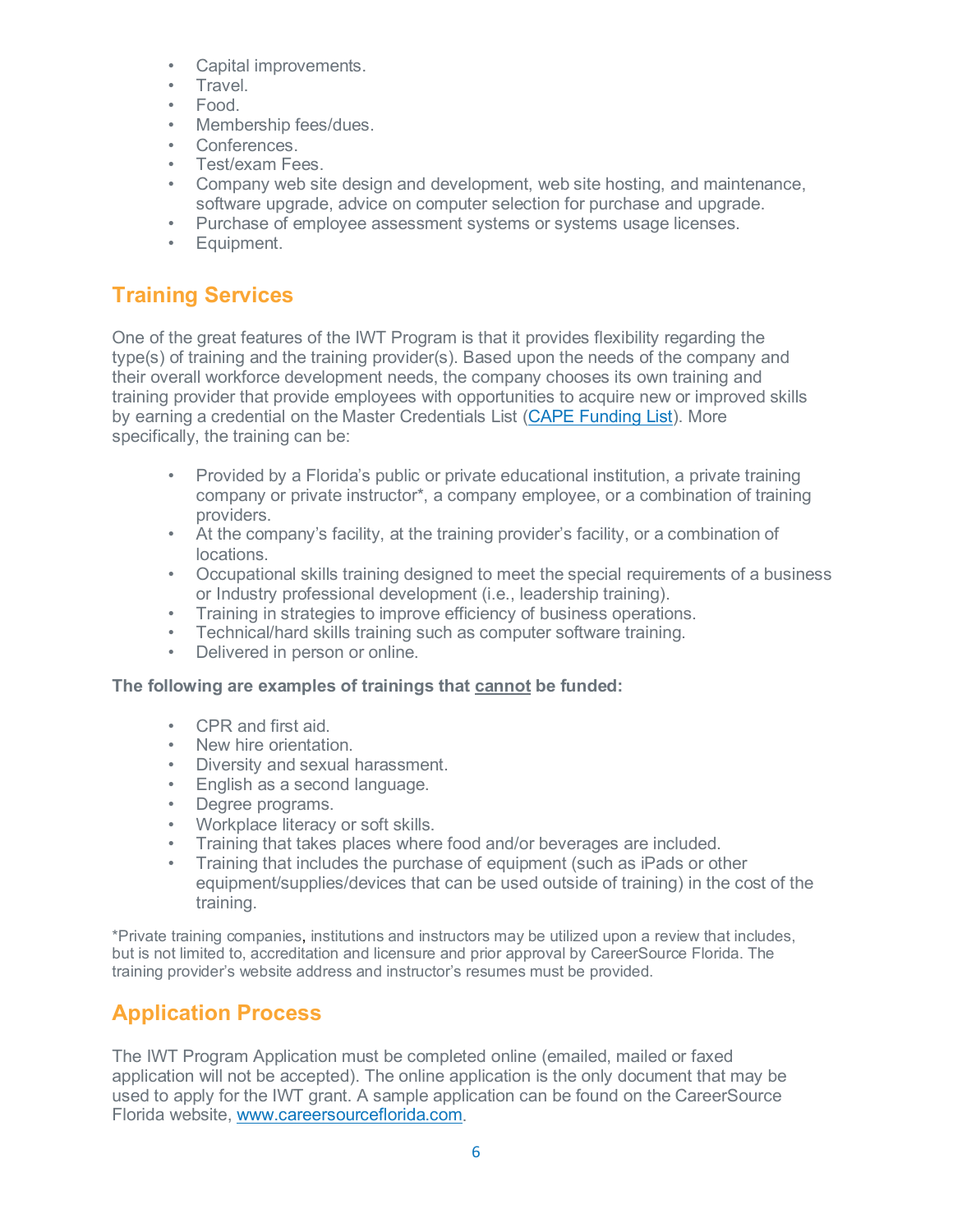#### **\*PLEASE SUBMIT YOUR APPLICATION AT LEAST 45 BUSINESS DAYS PRIOR TO THE DESIRED START DATE OF YOUR TRAINING.**

Failure to submit the application at least 45 business days prior to the desired start date of your training may cause valuable training to be missed; however, submittal within this timeframe does not guarantee that the approval date will be on or before your training start date.

Due to a potential high volume of applications and limited funding, applications not reviewed during the current fiscal year will need to submit a new application the following fiscal year.

## **Review and Approval**

**Application Receipt** – An automated email from the application system will notify you by email that the application has been submitted. If you do not receive this, the application has not been submitted. The status of your application will change to "under review" once it has been submitted. A holiday or a large influx of applications may cause a delay in the sending of this email.

**Due Diligence Review** – Your application will be reviewed for completeness to include the provision of all items requested on the checklist. The Clearance Letter from the Department of Revenue will be reviewed to ensure the company is not delinquent on any state taxes, (any outstanding balances from the Department of Revenue will cause an application to be denied).

**Credit Assessment** – As part of the due diligence phase, a letter from your bank (on bank letterhead) verifying your company has done business for at least six (6) months and is in good standing will be required or a credit check may be completed.

An additional email will be sent to the applicant if the review reveals missing information.

**Please note:** Incomplete applications will delay the approval process.

#### **Section 1: Employer Identification**

Employer Identification must be completed by the business seeking training through the Quick Response Training program. This section must be completed in its entirety before exiting the application.

#### **Section 2: Training Project and Provider Information**

The company must complete a Training Summary Detail for EACH training course requested. A training provider is defined as a person or entity that provides employmentrelated, customized training and includes public schools (technical centers, community colleges, and universities), private institutions, training consultants, vendors, employer associations, and/or business trainers. The following applies to training services:

- Can be conducted at the businesses' facility, at the training provider's facility or at a combination of sites.
- Instructors can be either full- or part-time educators or professional trainers from the business.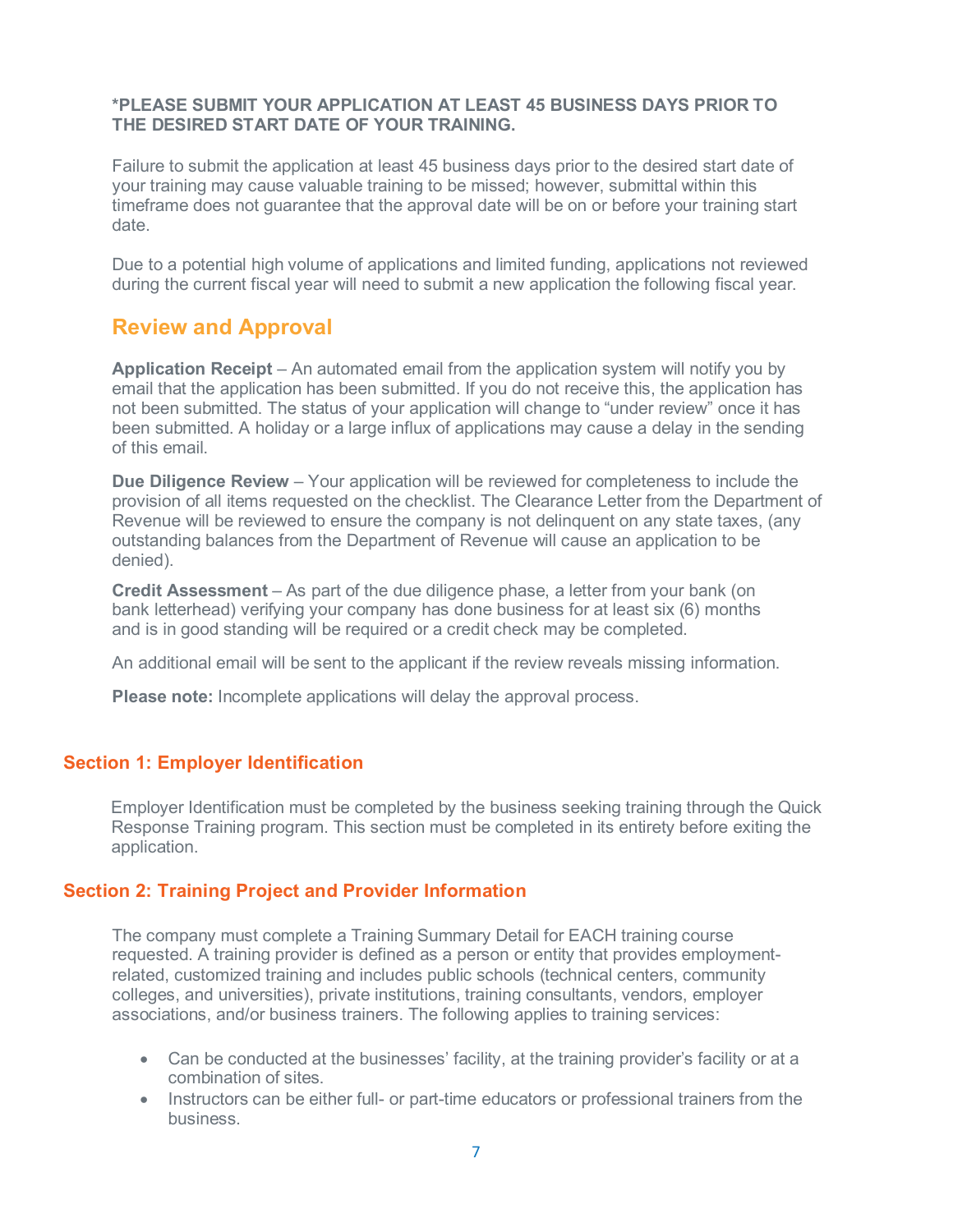- Should include specific objectives (what is to be accomplished through the training).
- Should include expected outcomes (the anticipated outcomes should directly assist the company in increasing its competitiveness, viability and/or profitability).

#### **Section 3: Training Program Budget**

The budget is reviewed for accuracy and compared to the training project. The Grants Manager should be able to easily correlate the items from the training project to the training budget. Additionally, an analysis is conducted to ensure the cost per trainee is reasonable as compared to the type of training being delivered.

**\*Average trainee wages must be entered in the application. Trainee wages are the wages an employee will receive while in training.\***

#### **Section 4: Anticipated Outcomes of the Training Project**

The anticipated outcomes are reviewed to ensure the training will directly assist the company to increase its competitiveness, viability and/or profitability; allow it to create or save jobs; reduce turnover; and/or increase the short or long term wages of the trainee(s). Additionally, it is important that a brief statement be provided for each anticipated outcome. Failure to include this information (and clearly outline the statements in terms of each outcome) will delay the review of your application.

#### **Supporting Documentation**

The company should also upload the following:

- DOR Clearance Letter.
- 941 Tax Form.
- $\bullet$  W-9.
- A letter from your bank, on bank letterhead verifying your company has done business for at least the last six (6) months and is in good standing will be required or a credit check will be completed.

<span id="page-7-0"></span>An additional email will be sent to the applicant if the Phase II review reveals missing information.

## **Notification of Grant**

Once the application has been reviewed, an email will be sent to the company contact listed in the IWT application advising of the pre-approval and the pre-approved grant amount.

## <span id="page-7-1"></span>**Grant Contract**

Within a few weeks of the grant approval, the contract between CareerSource Florida and the business or administrative entity (in the event of a consortium), will be prepared and sent electronically through DocuSign for signature. The contract will then be returned via email to CareerSource Florida for signature. Once received, CareerSource Florida will execute the contract through DocuSign. The executed contract will then be emailed to the company. Training and reimbursements may begin after a fully executed contract has been received.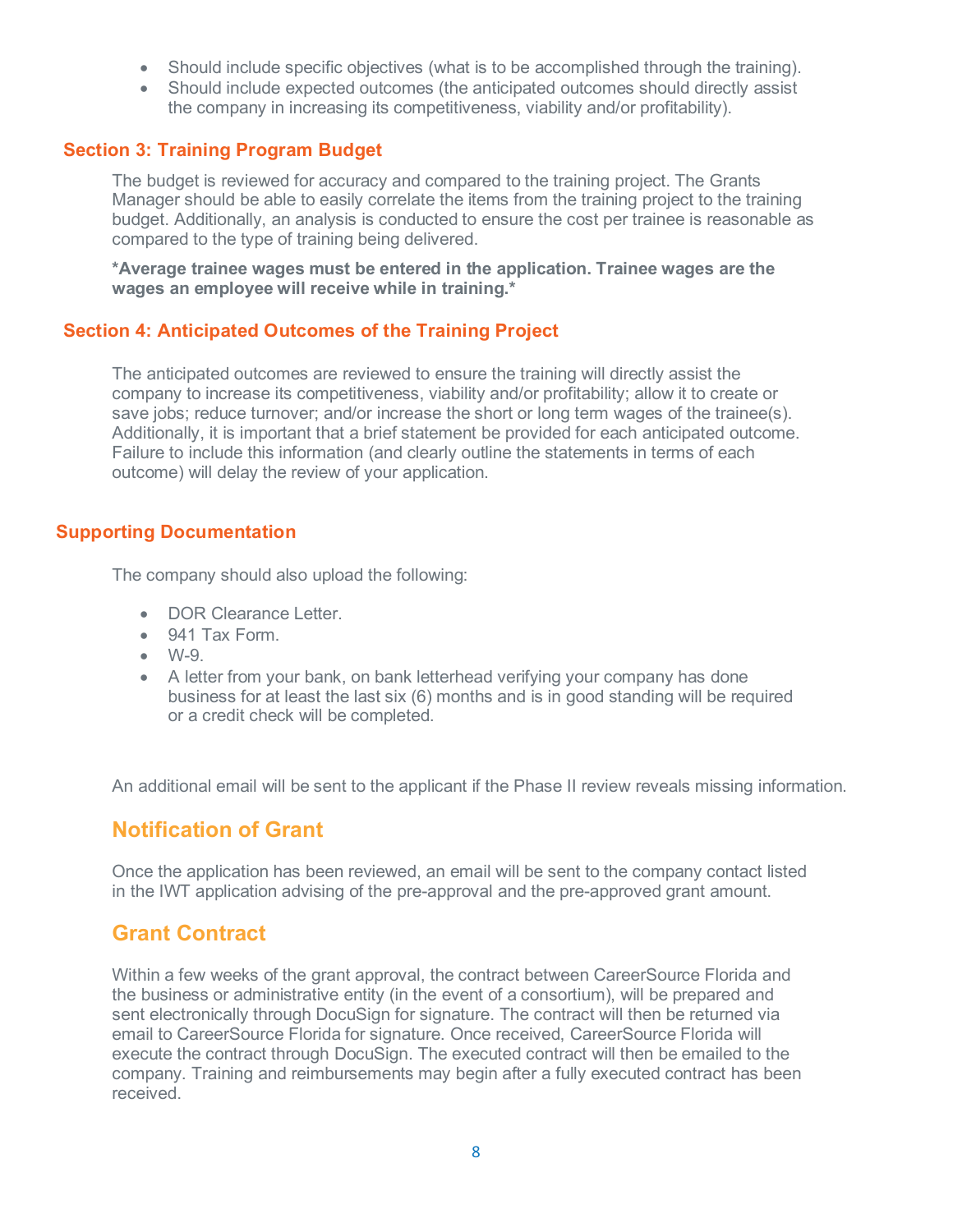The first reimbursement can be requested once the contract has been executed by Career Source Florida's Chief Financial Officer. Training which began prior to the execution of the contract may not be reimbursed.

All grant projects shall be performance based with specific measurable performance outcomes, including the completion of the training project and number of employees trained.

#### <span id="page-8-0"></span>**A. Contract Terms**

The contract will set forth all processes and expectations for administering, implementing, and completing the training. If the contract is not executed within the 45 day time frame, the grant award becomes null and void unless permission is granted by the Grants Manager.

#### <span id="page-8-1"></span>**B. Length of Contract**

Training must be completed within 12 months from the date of approval. From there, the company will have 60 days to submit final reimbursement requests for training completed during the contract period.

#### <span id="page-8-2"></span>**C. Extensions**

There is no provision in the contract for extensions. A business is expected to have carefully assessed its training needs so that it will apply only for the funds needed for training that can be completed in a 12-month time frame.

## **Reimbursement Rate and Process**

<span id="page-8-3"></span>Adequate documentation of the training is required for all expenses incurred and paid. *Businesses will be required to provide a minimum of up to 50 percent of the requested direct training costs, i.e., instructor's wages/tuition, curriculum development, and textbooks and manuals. Some exceptions may apply*. Please note that if the instructor is a business employee, the business will be required to provide a minimum of 50% of the \$35/hour cap.

Businesses may request reimbursement as frequently as needed during the 12-month period.

Reimbursements will be made in direct correlation with the business's training progress. The percent of funds reimbursed must stay equal to or less than the percent of trainees that have been trained to date. All reimbursement must be submitted within 60 days of the contract end date. Reimbursement requests received after the 60-day cutoff will not be processed. Further instructions will be made available to the business upon contract execution.

## **Reporting Requirements**

- Training Progress Reporting: The IWT program staff expects to have ongoing communication with businesses regarding the progress of training. If training is occurring and reimbursement requests are occurring on a monthly basis, this is sufficient.
- 6 Month Status Report: Businesses are required to submit a 6-month status report regarding their usage of funds and training plans for the remainder of the grant period. This report can be accessed with a link that is within the reimbursement template that will be provided to the company Failure to submit this report to the Grants Specialist on or before the 6-month mark may render the contract null and void. The IWT Program Office will advise of the specific requirements of this report, to include content, time frame, and other matters with information to be included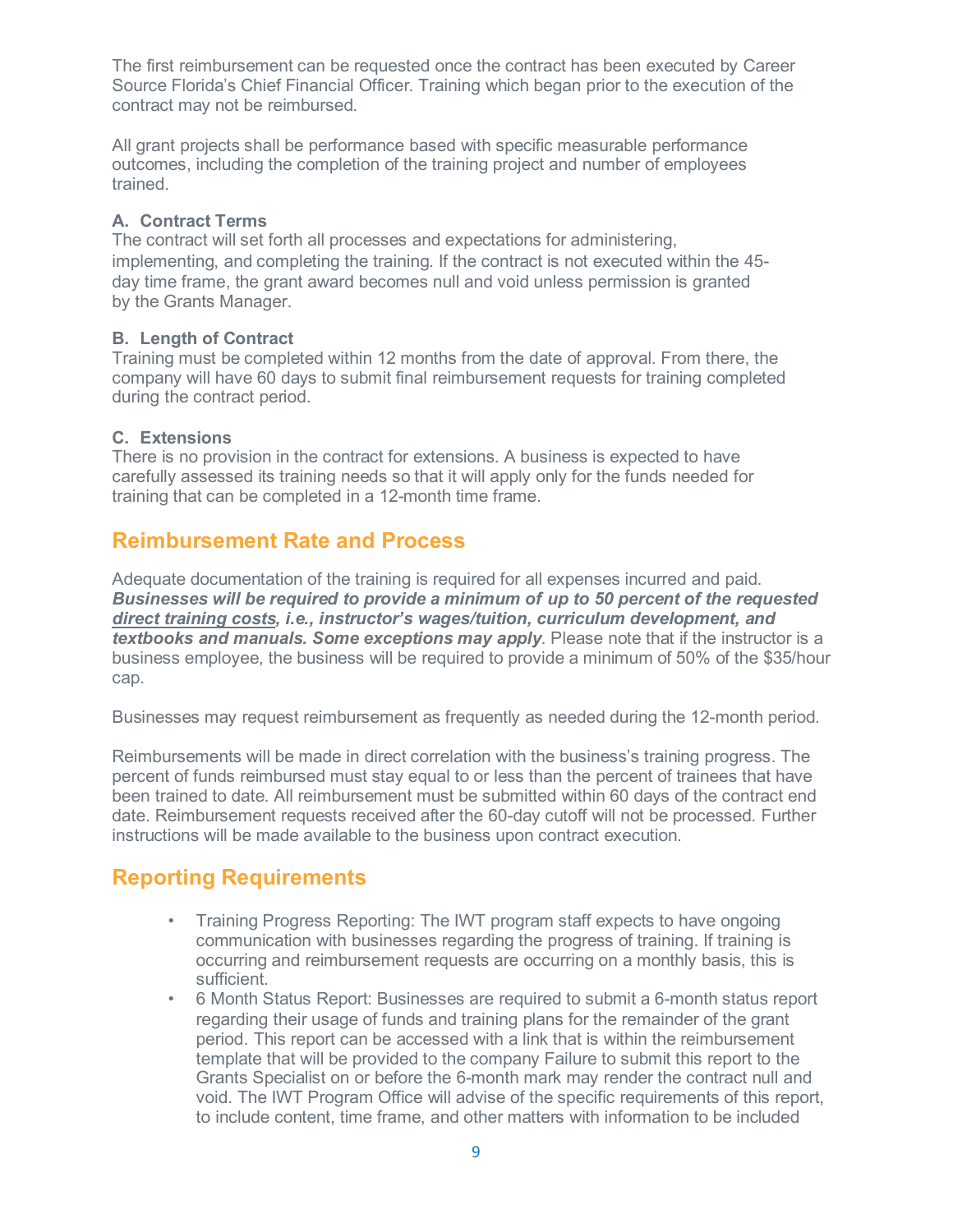with a copy of the executed contract.

- Final Training Evaluation: At or near the end of the contract, or at the time of your final reimbursement request, an Incumbent Worker Training Evaluation on the training project is required no later than 60 days from the end of training. This report can be accessed with a link that is within the reimbursement template that will be provided to the company. Once the evaluation is received, the final reimbursement will be released. (Businesses will also need to keep accurate records of the project's implementation process to certify that all information provided for the purpose of requesting reimbursements and reporting training activity is accurate and true for a period of at least 5 years).
- Trainee Information: In addition to the reporting requirements listed above, there are specific reporting requirements regarding the individual employees who have received training.
- The information, at a minimum, will include:
	- o Legal Name of Trainee
	- o Social Security Number\*
	- o Verification of Citizenship Status
	- o Date of Hire

To ensure the security of your data, trainees' personal information should be submitted electronically by using the link within the reimbursement template provided to the company.

Trainees' personal information should be submitted electronically by using the link within the reimbursement templates provided to the college and company, ensuring this information is transferred using the latest encryption technologies. This sensitive information resides behind an enterprise class firewall, with access to Social Security data protected by a complex password of more than 20 characters, with access limited to the grant staff. The data are kept in a storage volume using an AES encryption algorithm with a 256-bit key. Servers and backup media are stored in a room with limited, keyed access. Data written to offsite backup media are stored using an AES encryption algorithm with a 256-bit key.

On an annual basis, CareerSource Florida sends one file containing all Social Security numbers from all companies receiving Quick Response Training funds to the Florida Education and Training Placement Information Program (FETPIP) administered by the Florida Department of Education. The agency conducts long-term follow up and accountability studies. Quick Response Training staff will discuss the methods for secure transmittal with the business upon request.

\*Please note: the social security numbers reported are verified in the Florida Education and Training Placement Information Program (FETPIP) database. The provision of incorrect or falsified information may be construed as fraud therefore making any expended funds immediately due and payable back to CareerSource Florida.

## <span id="page-9-0"></span>**Program Forms**

There are specific forms required and provided for use with your grant. These forms include:

- Trainee Information Form
- Reimbursement Request Form
- Sign-in Sheet for Vendors
- Sign-in Sheet for Employee Led
- Training Expense Summary Report
- Substitution Request Form